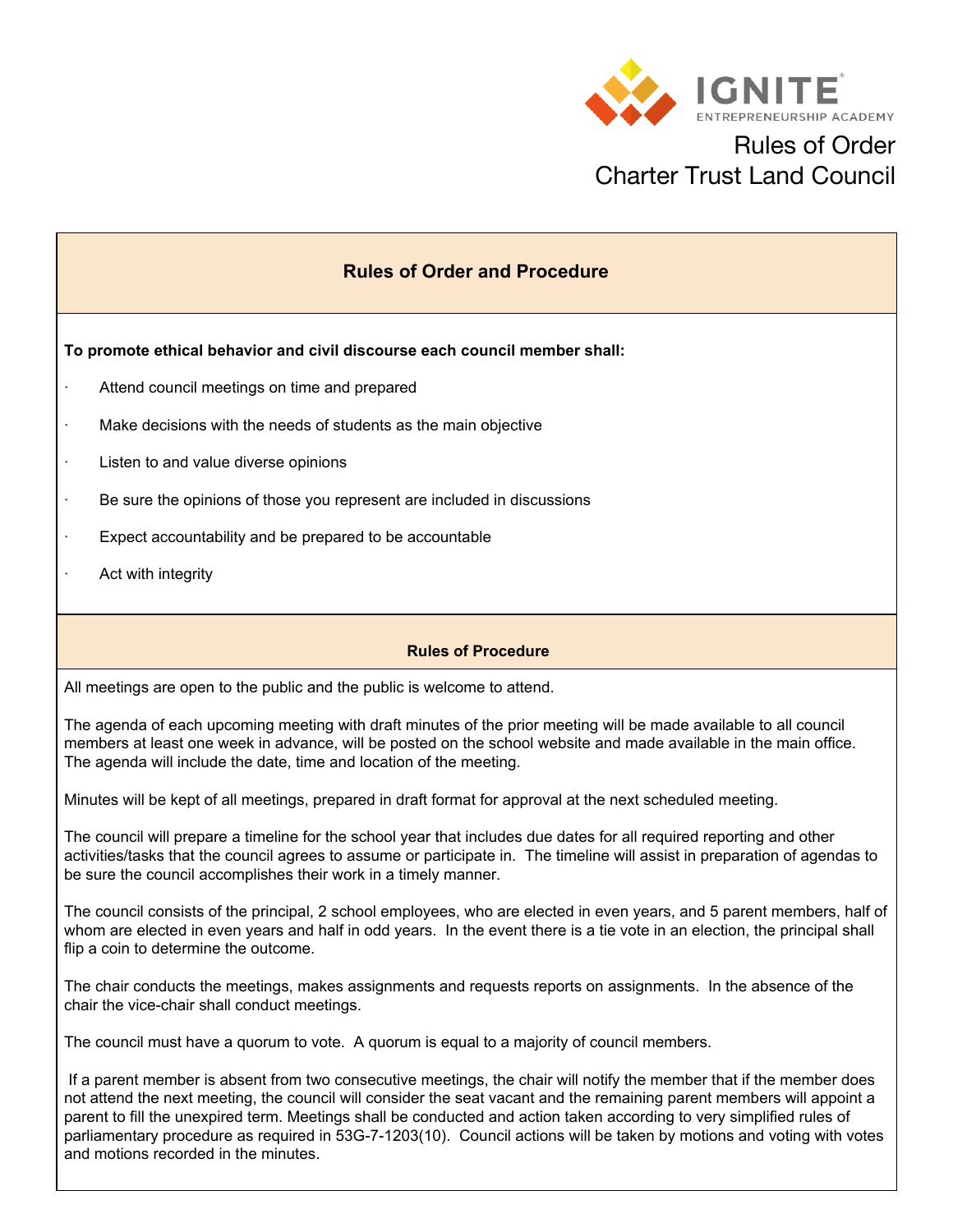

Rules of Order Charter Trust Land Council

#### **Simple Motions of Parliamentary Procedure** Used by some organizations to assist those new to the process

| <b>MOTION</b>                  | <b>DOES IT</b><br><b>REQUIRE A</b><br><b>2ND?</b> | IS IT<br><b>DEBATABLE?</b> | <b>CAN IT BE</b><br><b>AMENDED?</b> | <b>IS A VOTE</b><br><b>REQUIRED</b> |
|--------------------------------|---------------------------------------------------|----------------------------|-------------------------------------|-------------------------------------|
| Adjourn                        | yes                                               | no                         | no                                  | majority                            |
| Amend a motion                 | yes                                               | yes                        | yes                                 | majority                            |
| Close<br>nominations           | yes                                               | no                         | yes                                 | 2/3                                 |
| <b>Main motion</b>             | yes                                               | yes                        | yes                                 | majority                            |
| <b>Point of Order</b>          | no                                                | no                         | no                                  | ruled on by chair                   |
| <b>Previous</b><br>Question    | yes                                               | no                         | no                                  | 2/3                                 |
| Reconsider                     | yes                                               | yes                        | no                                  | majority                            |
| Withdrawal of<br><b>Motion</b> | no                                                | no                         | no                                  | majority                            |

A **motion** (or an action to be taken by the council) is stated as a motion. Someone else on the council "**seconds**" the motion indicating that at least one other person on the council feels the motion is worthy of discussion. Then the council members may provide **input and discussion** as called upon by the chair. When discussion seems complete **the chair may call for a vote on the motion**. Or when a member of the council "**calls the previous question**" (a motion to end discussion of the first motion), a second is required. Without discussion the chair calls for a vote that must pass by 2/3. If the vote on the previous question fails, the council goes back to discussing the first motion. If the motion to call the previous question passes, the chair directly calls for a vote on the first motion. A vote to call the previous question is usually used to move business along.

- A tie vote is a lost vote.
- Most motions are main motions. A main motion may be amended.
- A point of order is offered when there is some question if procedure had been followed correctly.
- To stop debate or discussion on a motion and force the vote a member would say, "I move the previous